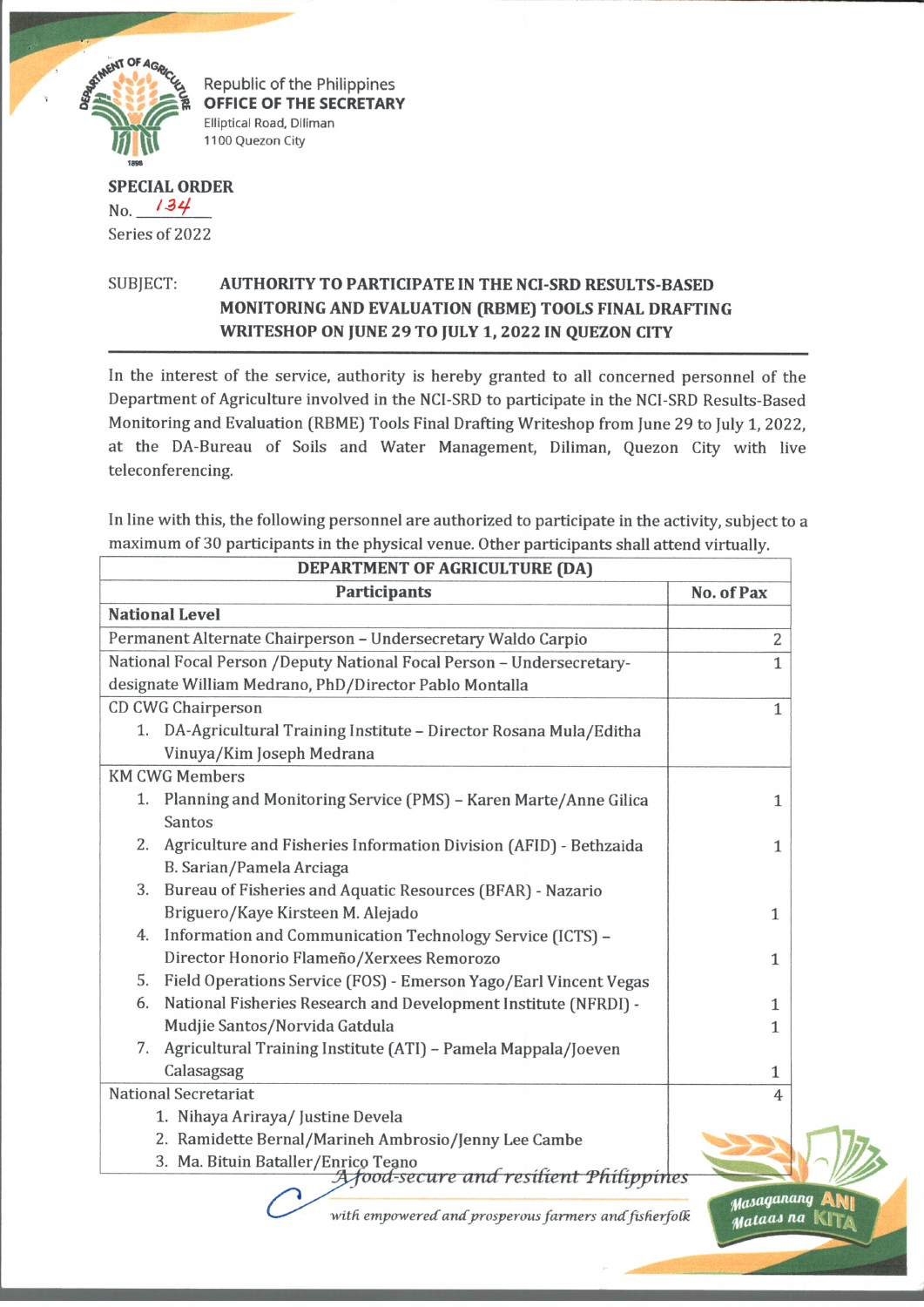| 4. Rafael Mendoza/Ermalyn Cruz/Lucia Lanugan |           |  |
|----------------------------------------------|-----------|--|
|                                              | Sub-Total |  |

| DEPARTMENT OF AGRARIAN REFORM (DAR) |                                                                     |            |
|-------------------------------------|---------------------------------------------------------------------|------------|
|                                     | Participants                                                        | No. of Pax |
|                                     | <b>KM CWG Chairperson</b>                                           |            |
|                                     | 1. Public Assistance and Media Relations Service (PAMRS) - Director |            |
|                                     | Cleon Lester Chavez/Ms. Rosemarie Lomibao                           |            |
|                                     | <b>KM CWG Members</b>                                               |            |
|                                     | Management Information Systems Service (MISS) - Director Nestor     |            |
|                                     | Bayoneto and staff                                                  |            |
|                                     | <b>Sub-Total</b>                                                    |            |

| DEPARTMENT OF ENVIRONMENT AND NATURAL RESOURCES (DENR) |                                                                   |            |
|--------------------------------------------------------|-------------------------------------------------------------------|------------|
|                                                        | <b>Participants</b>                                               | No. of Pax |
|                                                        | Permanent Alternate Chairperson - Undersecretary Jonas Leones     |            |
|                                                        | <b>KM CWG Members</b>                                             |            |
|                                                        | Policy and Planning Service (PPS) – Director Glenn Noble/Geoffrey |            |
|                                                        | Pontillas                                                         |            |
|                                                        | 2. Ecosystems Research and Development Bureau (ERDB) - Marie      |            |
|                                                        | Abbie Gail dela Cueva/Liberty Asis                                |            |
| 3.                                                     | Forestry Management Bureau (FMB) - Eugene Estrada                 |            |
| 4.                                                     | Biodiversity Management Bureau (BMB) - Darwin                     |            |
|                                                        | Tejerero/Winnievir Balilia                                        |            |
| 5.                                                     | Land Management Bureau (LMB) - Engr. Ariel Reyes/ Lovely Grace    |            |
|                                                        | Ibus                                                              |            |
| 6.                                                     | Knowledge and Information Systems Service (KISS) - Roberto de     |            |
|                                                        | Leon                                                              |            |
| 7.                                                     | Strategic Communication and Information Service (SCIS) - Adona    |            |
|                                                        | San Diego/Julie Ibuan                                             |            |
|                                                        |                                                                   |            |
|                                                        | Sub-Total                                                         | 8          |

| DEPARTMENT OF THE INTERIOR AND LOCAL GOVERNMENT (DILG) |                                                                |            |
|--------------------------------------------------------|----------------------------------------------------------------|------------|
|                                                        | <b>Participants</b>                                            | No. of Pax |
|                                                        | <b>KM CWG Members</b>                                          |            |
|                                                        | 1. Bureau of Local Government and Development (BLGD) - Belinda |            |
|                                                        | Castro/Jeremi Arboleda                                         |            |
|                                                        | 2. Local Government Academy (LGA) - Christopher Llarenas       |            |
|                                                        | Sub-Total                                                      |            |

*A food-secure and resilient Philippines* 



with empowered and prosperous farmers and fisherfolk